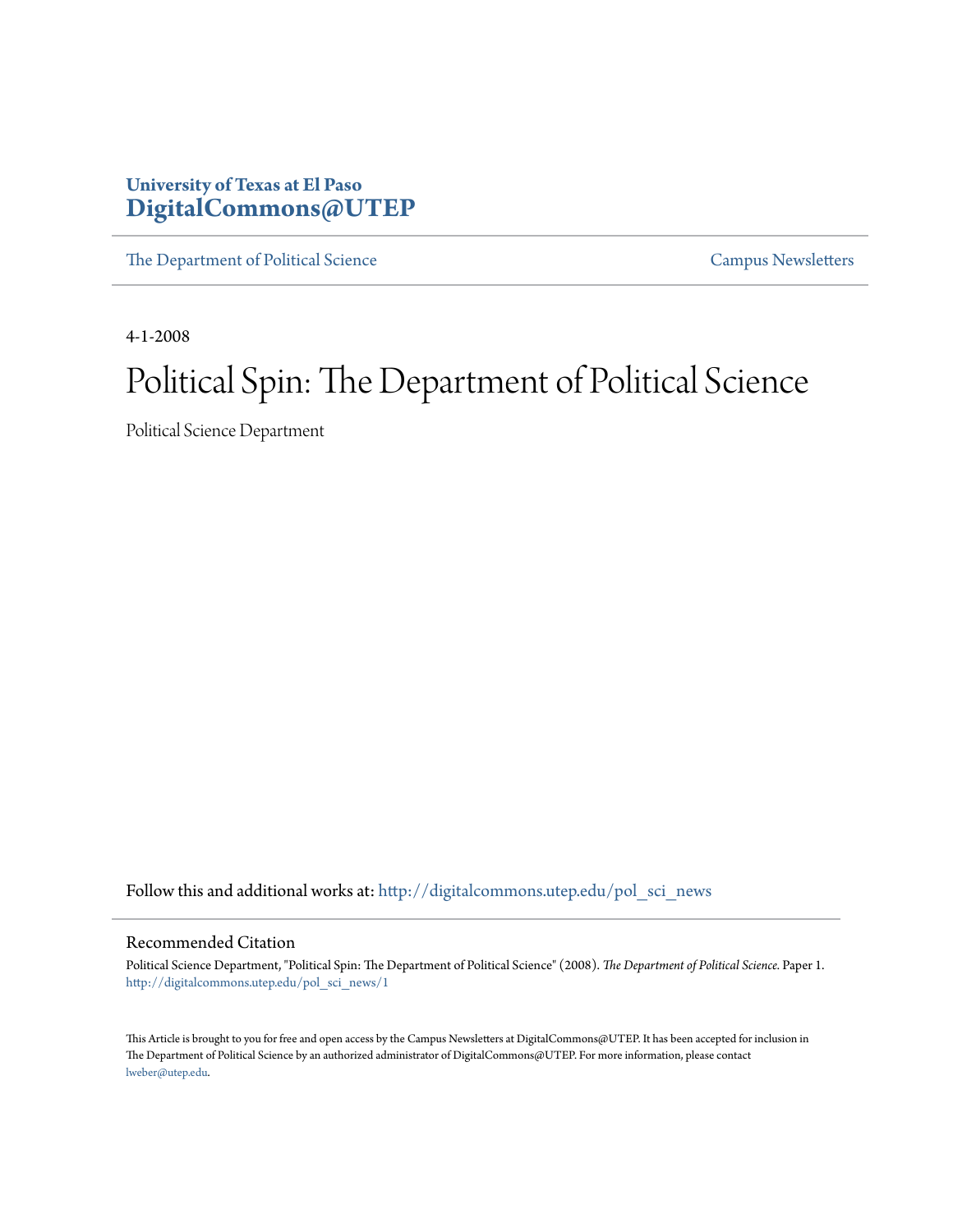THE UNIVERSITY OF TEXAS AT EL PASO <u>၀</u>  $\bullet$  $\geq$ ৰ  $\mathbf{a}$  $\overline{v}$ ب  $\alpha$ ш ш Н  $\geq$ ∢ z<br>D ဖာ ⋖  $E X$ ш  $\mathbf{r}$ Н

2

# POLITICAL SPIN OLITICAL SCIENCE

SPRING 2008

#### DEPARTMENT WELC OMES NEW CHAIR

#### INSIDE THIS ISSUE:

#### UTEP STUDENTS HELPING WITH DEMOCRACY 2

| <b>STUDENTS</b>    |
|--------------------|
| <b>BRAINSTORM</b>  |
| <b>IDEAS ABOUT</b> |
| <b>DISMANTLING</b> |
| <b>TERRORISM</b>   |

#### POLITICAL SCI-ENCE HONOR SOCIETY KEEPS ON ROLLING 3

#### UTEP STUDENTS PARTNER WITH BOWIE SENIORS 4

POLITICAL SCI-ENCE FACULTY ACTIVITY 4

#### SPECIAL POINTS OF INTEREST:

- Dr. Gregory D. Schmidt assumes chair duties in 2008
- Help America Vote class to help out at El Paso voting stations
- **Honor Society wins** national award
- **UTEP students attend** USAF Academy Assembly

In 2007 the department launched a national search for our next chair. We are excited to report that Professor Gregory D. Schmidt filled this position in January 2008. The following is an interview with the new chair.

#### What attracted you to UTEP and the department?

I have both professional and personal reasons for coming to UTEP. Although I was quite happy at my former university in Illinois, I had pretty much accomplished everything that I could realistically expect to achieve there. At UTEP I have the challenge of managing a growing department. Whereas I was the lone Latin American specialist in my previous department, here I am, well, *como un pez en el agua*.

On a personal level, I grew up in Austin and have family ties throughout Texas, including West Texas and El Paso. My wife and I thoroughly enjoy El Paso and its people. Its proximity to Mexico is also attractive. And it is certainly a lot warmer here than in Illinois. In February we enjoyed seeing snow up in the Franklins without actually being in it!

## Tell us a bit about your academic background and expertise.

I earned my B.A. from UT Austin and my Ph.D. from Cornell Univer-

Austin, I was extremely fortunate to including border studies, civic enam equally proud that my work has I hope sity in Ithaca, New York. At UT spend a year abroad in Peru, a country whose politics have never ceased to amaze me. My wife is Peruvian and we frequently return to that country. Most of my publications focus on Peru, dealing with such topics as development, decentralization, electoral rules and administration, executivelegislative relations, and gender. I am proud that some of my work has been published in leading journals and books by prestigious presses in the United States. But I frequently appeared in Spanish and is well known in Peru.

#### What do you see as the major strengths of the department?

The faculty is committed to our students and cares deeply about their success at UTEP and beyond. Our senior professors have devoted their lives to UTEP, even though they had opportunities elsewhere. Our junior faculty is bringing new skills and perspectives to UTEP. Although most of our students are the first in their families to attend college, we challenge them. "Excellence with access" is not just a slogan.

The department is also helping UTEP to become a major research university. Members of our faculty have national and even international reputations in various fields, gagement, comparative politics, international relations, Latin American studies, law school preparation, and regional integration. This is an exciting place to work or study!

What is your vision for the department in 5 or so years? that we

can



ment that supports UTEP's mission in teaching, research, and service. I hope to stimulate greater student involvement, improve undergraduate education, reinvigorate our M.A. program and begin the new multidisciplinary Ph.D. program that is now under review at the state level. I believe that we can do an even better job of providing excellence with access to the people of the Paso del Norte region and beyond.

## As a graduate of UT Austin, what will be your feelings when the Longhorn football team visits UTEP next September?

Welcome Longhorns. Go Miners!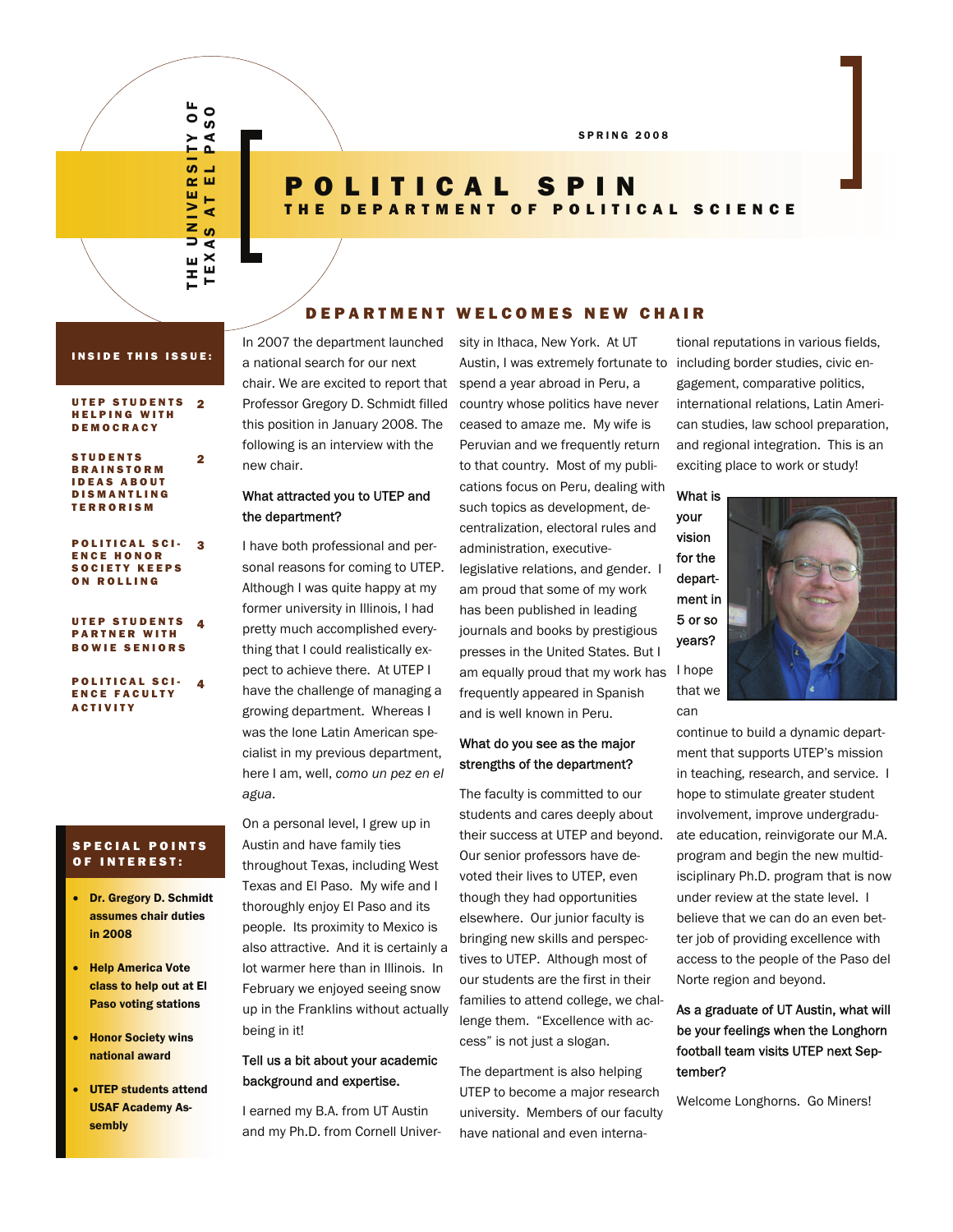#### POLITICAL SPIN Page 2

#### UTEP STUDENTS HELPING WITH DEMOCRACY BY ALFONSO SÁNCHEZ

The Border Poll Crew, under the Center for Civic Engagement, won a grant for the 2006 midterm elections to recruit young bilingual poll workers. Thanks to the combined effort of the Center for Civic Engagement and the El Paso County Elections Department, the Border Poll Crew met its goals and provided 70 young bilingual poll workers to El Paso County during early voting and Election Day.

will be a defining moment in U.S. history. Thus, the Political Science Department and the Anthropology and Sociology Department created a course to 'institutionalize' the Border Poll Crew for the upcoming presidential election. The departments will offer the course, "Help America Vote," in the fall '08 to once again recruit young tion Day. bilingual poll workers for this year's presidential election.

Students that register will not only have a first-hand opportunity to experience how democracy works. They will also receive credit hours towards their degrees and remuneration

El Paso Elections Department for working on Elec-

from the



We are once again in election season and this November

# STUDENTS BRAINSTORM IDEAS ABOUT DISMANTLING **TERRORISM**

#### BY NICHOLAS KOMOROWSKI

Ashlee Placencio and I participated in an undergraduate conference sponsored by the United States Air Force Academy, February 5-9, 2008, on the Academy grounds in Colorado Springs. The theme of the conference was "Dismantling Terrorism" and included cadets and civilian students from US and foreign colleges and military academies. The conference (Assembly) was highlighted by various expert speakers but more importantly organized students into roundtables led by faculty from civilian universities with the goal of brainstorming and debating an actionable policy that will be published and disseminated to Congress and the US De-

partment of Defense. The Assembly also provides an excellent means by which to network, make new friends, and gain a greater exposure to policy-making and the world more generally.

Regardless of whether the policies were viable or the arguments worthwhile, the Assembly offered an amazing opportunity to meet and discuss important ideas and issues academically with previously unassociated peers both from other universities and multiple military academies. This allowed for a free and drawn out exchange of perceptions, concepts, and ideas on a pertinent subject not normally found within the scope of undergraduate classes. The topics may be touched, and discussion or debate may be promoted, but the opportunity to do so for an extended time and with specific



Nicholas Komorowski and Ashlee Placencio exchanging ideas with fellow students.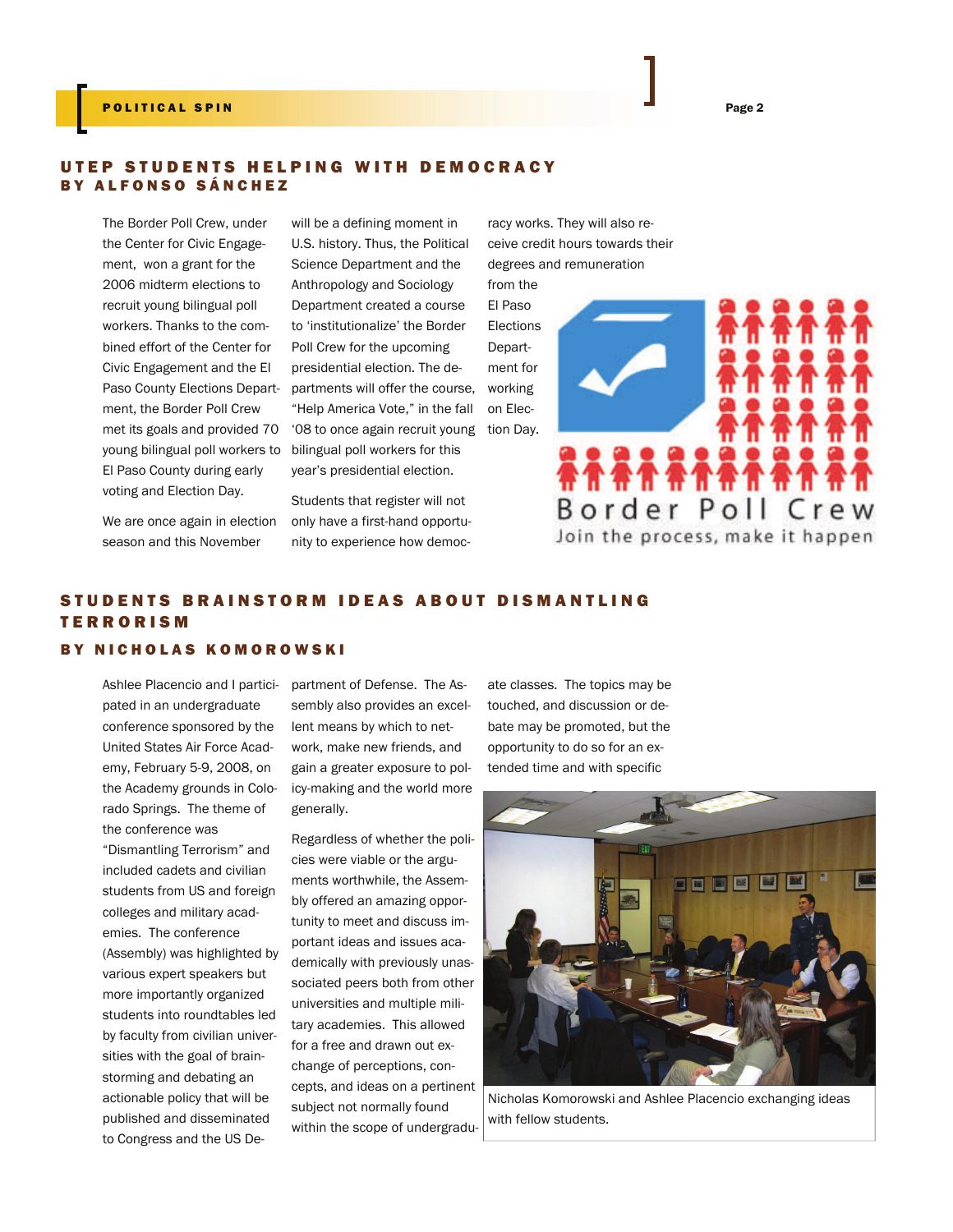## DISMANTLING TERRORISM (CONT)

goals is rare and should be embraced. The exchange of personalities and experiences between military cadets and university students is vital to developing round perspectives of the world. I have made new friends and I expect to continue to engage them in discussion on multiple subjects for a long time to come.

Ms. Placencio stated, "how many students can say 'As an American, I sat between an Israeli, a Pakistani, and an Iraqi tions. This has helped shape student discussing the possibilities to rid the world of terrorism?' This was possible in my trip to Colorado Springs, Colorado for the 50th Annual Air Force Academy Assembly. The varying opinions, experiences, and knowledge between the

students and cadets were amazing. I have a newfound interest in international relamy views and outlook on international law. In my opinion, future UTEP students should have the opportunity to be a part of something like this. The experience was incredible and life- changing."

"I sat between an Israeli, a Pakistani, and an Iraqi student discussing the possibilities to rid the world of terrorism."

## POLITICAL SCIENCE HONOR SO CIETY KEEPS ON ROLLING BY SHERI SAINZ

lon Epsilon Chapter, was recog- Politics: 2008 Forum Series. solidifies the fact that our chap- tions and helped with logisvolvement both on and off cam- The Face to Face forum al-UTEP's Political Science Honor Society, Pi Sigma Alpha, Epsinized as an outstanding chapter for the 2006-07 academic year. Only four other chapters received this recognition nationwide. We were also awarded an activities grant from the national office. Receiving the award and grant ter is growing in size and inpus!

Pi Sigma Alpha began its 2007- 08 activities with local and national elections. Two candidates for District Attorney presented at our past meetings: Theresa Caballero and incumbent Jaime Esparza. Pi Sigma Alpha members asked both candidates imperative questions relating to the duties of District Attorney and hit on key issues involved in each of their campaigns.

Pi Sigma Alpha was proud to co-sponsor the Face to Face This all-day event hosted debates for the following elections: Sheriff, 388th and 488th Judicial Courts, County Commissioner No. 3, and our able highlighted debate was for District Attorney. Chapter members proposed questics before and at the event. lowed UTEP students and staff to visit with and listen to issues each candidate promoted the week before the March 4th primary election. session

Currently, as America is watching history unfold in front of our eyes with the road towards a Democratic candidate for President. Pi Sigma Alpha is planning to host an informational session on the Presidential candidates. In conjunction with University Democrats and

University Republicans, Pi Sigma Alpha hopes to have each organization represent its party's designated candidates and speak on its behalf. This

will enstudents the ability to learn more about each prospective Presidential



date and Faculty advisor Gaspare Genna with Pi Sigma officers and new members.

#### party.

candi-

Pi Sigma Alpha is also involved in various community service projects ranging from judging speech and debate tournaments to becoming involved in a program which mentors children who have either one or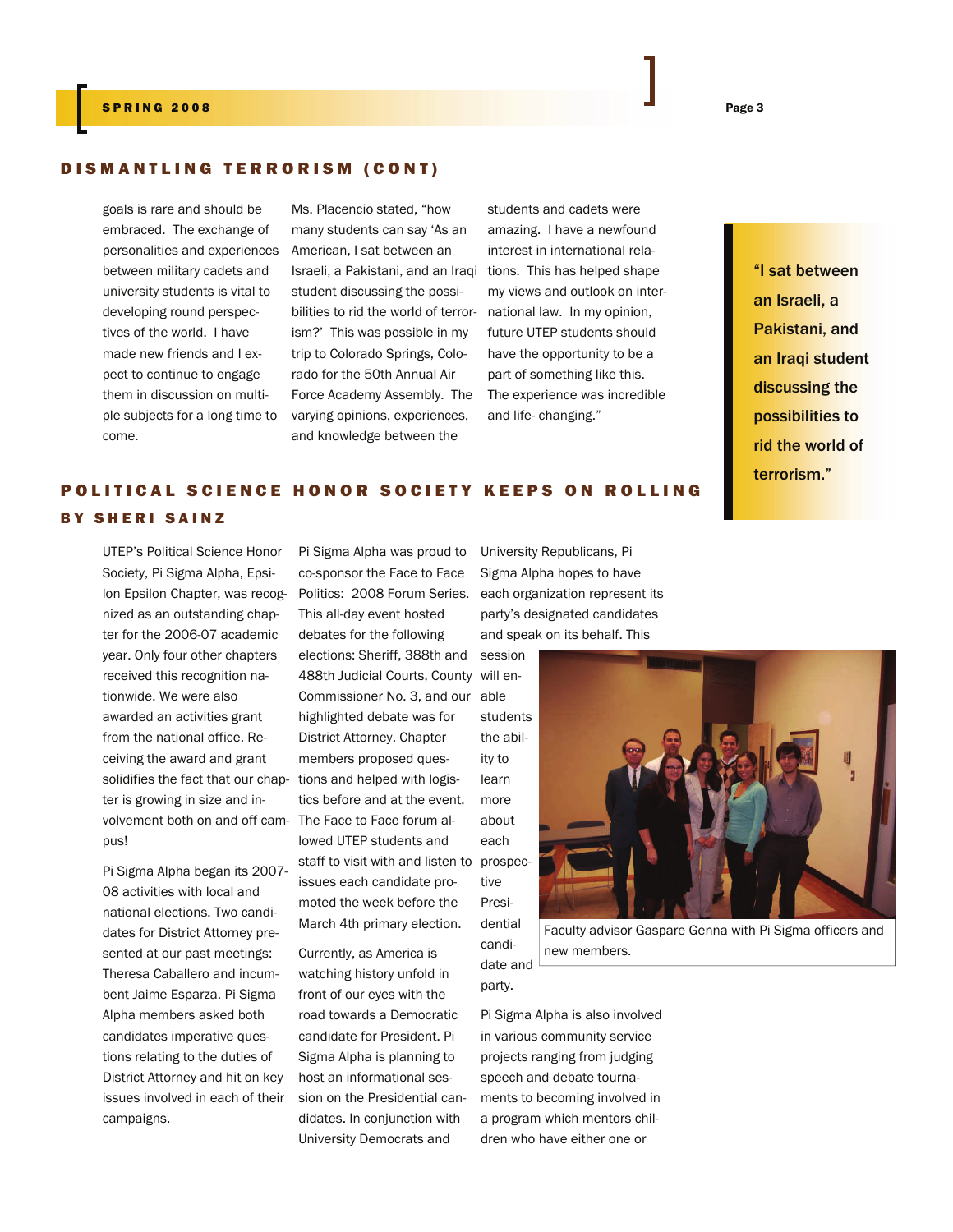## HONOR SOCIETY (CONT)

both parents incarcerated. This program involves a one year commitment and encourages the promotion of the children's morale and educational endeavors.

We are looking forward to

wrapping up our busy year with a banquet celebrating our success and achievements.

Our members have worked hard since re-starting our chapter only three years ago. It has been a journey which started

with a few members and little recognition. In the future we will continue the positive momentum of involvement and continued recognition. We have high hopes for future success!

## UTEP STUDENTS PARTNER WITH BOWIE SENIORS

#### BY ALEXIS BETHONEY

Last fall semester I was in Dr. Kathy Staudt's Public Policy class. One interesting part of the course was the assignment on community outreach.

I chose to work with Acción Texas and Bowie High School. I put together a group and we got to work!

Our goal was to find internships for Bowie High seniors in the area. These seniors were some of the brightest that Bowie had to offer. They were, for the most part, involved in an advanced accounting program.

As my group and I went from business to business on Alameda, we found that most businesses were unable to help these seniors. The reasons were not because they didn't want to, but because they just could not afford it. The businesses around Bowie are in dire need of financial support and financial advice. We went to approximately 60 businesses and only about 1/10 of them were financially able to help.

I think the aspect of this project joyed meeting new people. that we loved the most was getting to talk to these ex-

tremely intelligent Bowie students!

The aspect of the project that I know my group and I were discouraged with was the situation in which we found these businesses.

At the end of our project, we submitted all the information to Acción, and it was then up to them to further aid the Bowie students with jobs. We thoroughly enjoyed doing this project, and more so, we en-

"I think the aspect of this project that we loved the most was getting to talk to these extremely intelligent Bowie students!"

### POLITICAL SCIENCE FACULTY ACTIVITY

Irasema Coronado has coauthored a book titled: *Políticas: Latina Public Officials in Texas* (February 2008 University of Texas Press). In this book, the authors profile the women who have been the first Latinas to hold key elected and appointed positions in Texas. The authors explore and theorize about Latina officeholders' political socialization, decision to run for office and obstacles they overcame, leadership style, and representational roles

and advocacy. They profile 15 Latinas including Irma Rangel, the first Latina elected to the Texas House of Representatives, and Judith Zaffirini and Leticia Van de Putte, the only two Latinas to serve in the Texas Senate. The authors will be presenting this book at various academic conferences throughout the U.S. and here in El Paso, Texas and Ciudad Juárez, Chihuahua. Dr. Coronado is also serving as an associate dean in the College of Liberal Arts, continues to teach

in the department of political science and is on the board of the Frontera Women's Foundation. Her research focuses on the international migration of children and the impact of deportees on Mexican border cities. She continues to collaborate with her colleagues at the Universidad Autónoma de Ciudad Juárez on research projects and sits on their Ph.D. in Social Science advisory board.

Charles R. Boehmer had a

very busy and productive year, publishing an article on diversionary conflict in *Politics & Policy* and a forthcoming article on democracy and militarized conflict in *Conflict Management and Peace Science.* He continues to research topics relating to international organization, economic growth, trade on conflict, the determinants of open and closed borders, and the effect of food deprivation on civil war. Dr. Boehmer presented his latest research on interstate political community and peace in June at the Peace Science Society European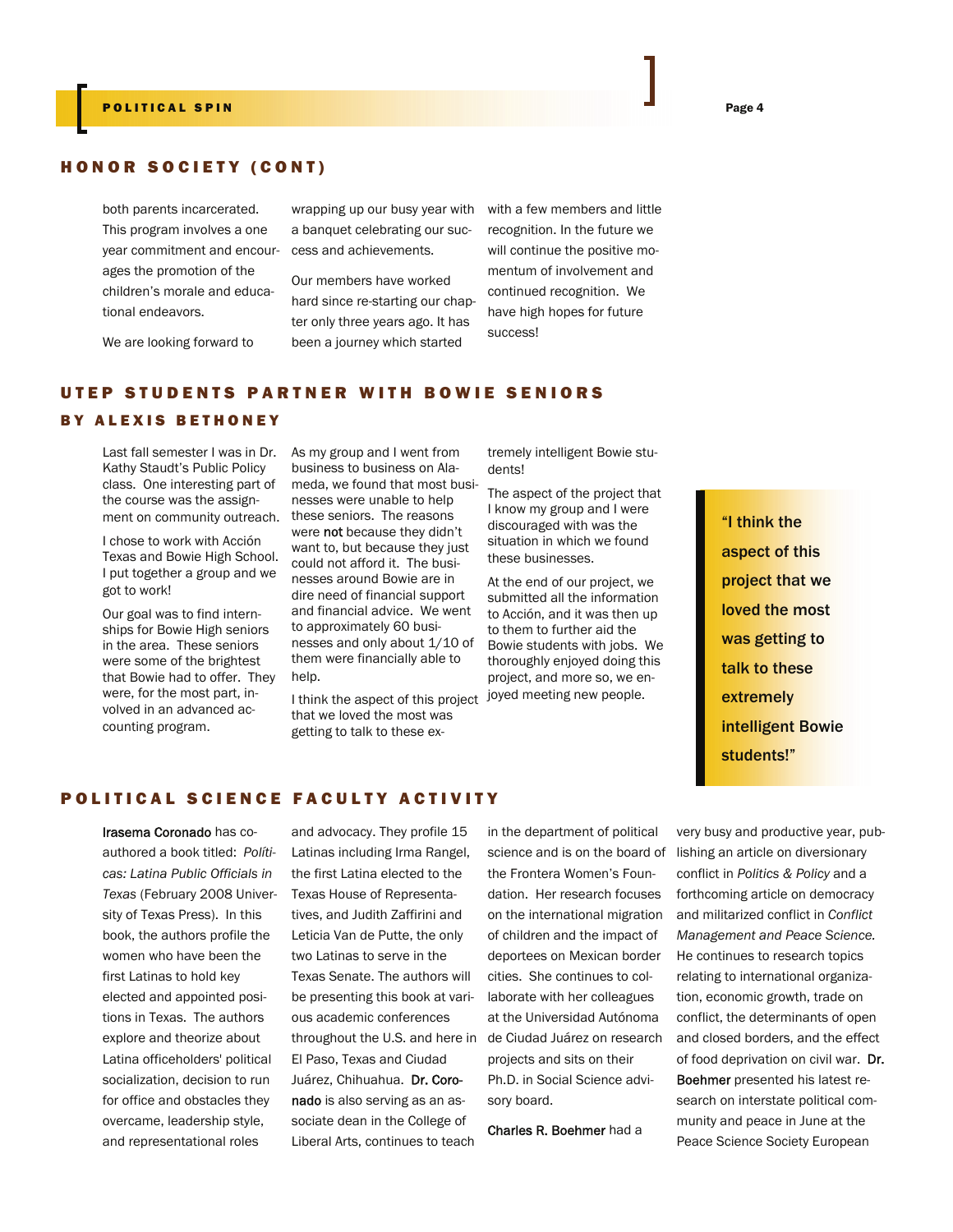#### FACULTY ACTIVITY (CONT)

Meetings, Tinbergen Institute, Amsterdam. He was invited to attend the US Air Force Academy Assembly as a faculty liaison to discuss "Dismantling Terrorism" (see article on page two) and, in a new federally funded program, he taught international relations and geopolitics at both the undergraduate and high school levels in the new Intelligence Community Center for Academic Excellence at UTEP. He has also been an active participant and committee member for the El Paso del Norte National Issues Forum, for which he participated in the taping of "The People's Voice" a forum on energy policy aired nationally on PBS.

Gaspare M. Genna has published an article in *Latin American Perspectives* and another article was reprinted as a book chapter in *Inter-American Relations in an Era of Globalization.* Two prestigious organizations that specializes in regional integration invited him to present his work: The Comparative Regional Integration Studies Program at the United Nations University (Burges, Belgium) and the European Union Center of Excellence at the University of Miami. Last summer, Dr. Genna taught formal decision making and international political economy for the new Intelli-

gence Community Center for Academic Excellence at UTEP. He also contributed to community outreach through presentations at the Annunciation House Border Awareness Experience Program and membership in the program development committee for the El Paso del Norte National Issues Forum.

Joseph Graves is working on a book project titled *Should We Banish the Need for Ethics in Government*. Some of the questions addressed in the book are: Do moral talk and moral actions help candidates stay in office? Are there moral reasons and ethical considerations that public officials need in making policy? He is also including students' responses to these questions in his manuscript. Professor Graves was honored at the Liberal Arts Gold Nugget Award ceremony as the UTEP professor who inspired the Award recipient to study law and go to law school. Intelligence agencies in the U.S. and Mexico have also requested his views on how the two governments can collaborate to combat drug trafficking and organized crime in the border region.

Taeko Hiroi has recently had several articles published and accepted for publication in leading journals . An article was published in *Latin American Perspectives* and another was reprinted as a book chapter in *Inter-American Relations in an Era of Globalization*. Two more articles are forthcoming in *Comparative Political* Kathleen Staudt has been active in

*Studies* and *The Journal of Legislative Studies.* Dr. Hiroi is also working on a wide range of research. One of her current research agendas is the analysis of the fiscal and monetary cycles in Latin America. Another examines the relationship between the system of government and the stability of democracy in the world. She has also been working to strengthen UTEP's international program by helping to develop the curriculum for a renewed Asian Studies minor. She is also helping in the effort to establish a partnership between UTEP and Brazilian universities and develop student and faculty exchange programs. As a part of this effort, she is very excited to take a group of students to Brazil this summer.

Z. A. Kruszewski lectured in Europe for the Smithsonian Institution (Scandinavia and Baltic Region) and taught a seminar at the University of Warsaw East European Summer School. He also participated in two international conferences on Central Europe in Warsaw and Berlin. Professor Kruszewski was also decorated by the Polish Government with the "Pro Memoria" medal for meritorious contributions for the people and deeds of the participants of WW II. In El Paso, he is a member of the El Paso Holocaust Museum Board of Directors.

teaching, publishing research, and community activism. Her next book, *Violence and Activism at the Border*, will be released by the University of Texas Press this summer. The research is based on surveys and workshops with 615 women, aged 15-39, in Ciudad Juárez, and on five years of participant observation in anti-violence organizations. Additionally, she has authored or co-authored three book chapters in *Community Organizing and Political Change in the City*, *Street Vendors Worldwide*, and *Reforming the Administration of Justice in Mexico*. She has also published an article in *Aztlán: A Journal of Chicano Studies*. In Professor Staudt's courses,

many students learn actively and deeply, involved in meaningful community-based teaching and learning experiences. In her fall public policy class, student teams partnered with Acción (see article on page four), a micro-enterprise lending NGO; with the City over new parking options in the Neighborhood Revitalization Areas of Lower Dyer and Chamizal; with the Non-Profit Enterprise Center to identify grant opportunities for El Paso nonprofit organizations, and with schools on the pushout/drop-out problem that leads to low high school graduation rates in El Paso.